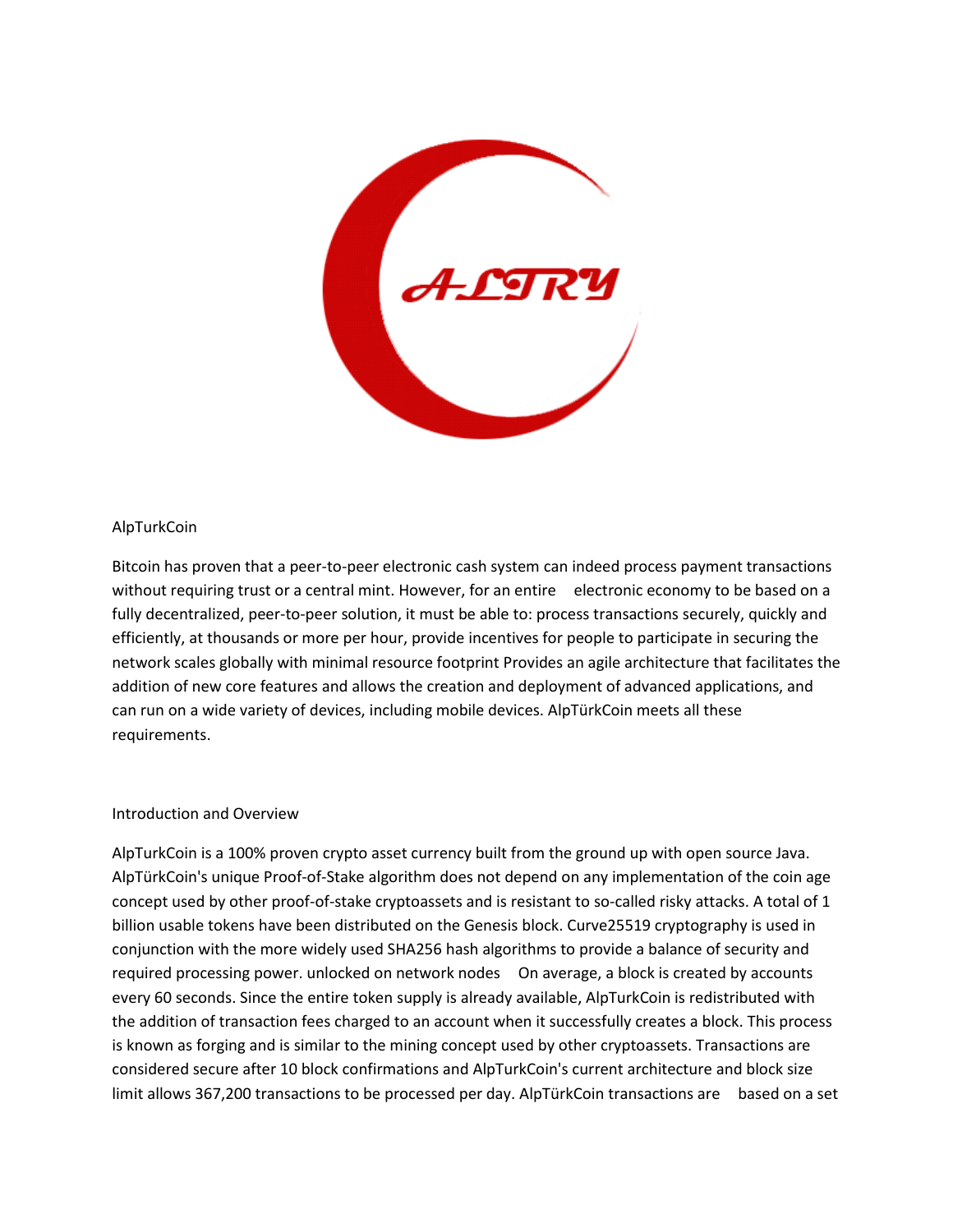of basic transaction types that do not require any scripting or transaction input/output operations on the network nodes part . These transaction primitives allow basic support for:

asset exchange nickname registration encrypted messages digital product store entity system voting system step-by-step processes account control to mix up account features cloud data

Leveraging these primitive types of transactions, AlpTurkCoin core can be viewed as an agile, basic layer protocol on which unlimited units of services, applications and other assets can be built. This version of the white paper documents the features and algorithms implemented in AlpTürkCoin as of version 1.7.5. Future revisions will be made to reflect planned additional features and algorithm changes.

## Core technologies

## Proof of Collateral

In the traditional Proof of Work model used by most cryptoassets, network security is provided by peers doing business. They use their resources (computation/transaction time) to reconcile double-spend transactions and impose an extraordinary cost on those trying to reverse transactions. Tokens are awarded to peers in exchange for work, with a frequency and amount varying according to the operational asset meters of each crypto asset unit. This process is known as mining. The blocking frequency, which determines the current mining reward of each crypto-asset unit, is generally intended to remain constant. Consequently, the difficulty of the work required to earn a reward should increase as the network's working capacity increases.The stronger a Proof-of-Work network becomes, the less incentive there is for an individual spouse to support the network because its potential rewards are shared among more spouses. In their pursuit of profitability, miners continue to add resources in the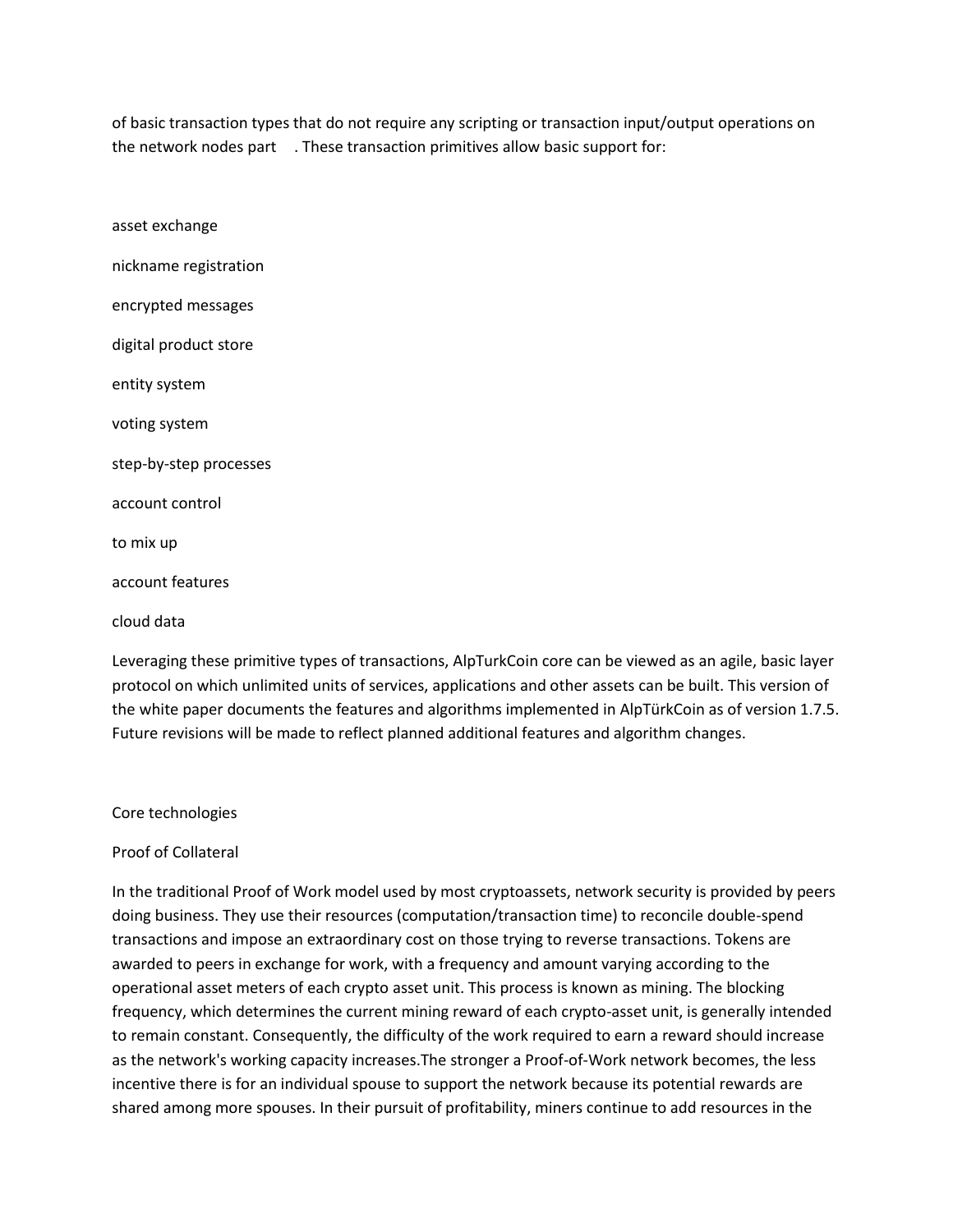form of proprietary hardware that requires significant capital investment and consistently high energy demands. As time progresses, the network becomes increasingly centralized as smaller peers (those who can do less) leave their resources or pool their resources. In the Proof of Stake model used by AlpTürkCoin, network security is a shareholder in the network. managed by spouses. The incentives provided by this algorithm do not support centralization as the Proof of Work algorithms do, and the data shows that the AlpTurkCoin network has remained fairly decentralized since its inception: a large number of unique accounts contribute blocks to the network, and the top five accounts accounted for 42% of the total number of blocks.

# AlpTürkCoin's Proof-of-Stake Model

AlpTurkCoin uses a system where each coin in an account can be thought of as a small mining rig. The more tokens held in the account, the greater the chance that account will earn the right to create blocks. The total reward received as a result of block creation is the sum of the transaction fees included in the block. AlpTürkCoin does not create any new tokens as a result of block creation. The redistribution of AlpTürkCoin occurs as a result of block producers charging transaction fees, so the term forging (in this context means creating a relationship or new conditions is used instead of mining).Subsequent blocks are created based on verifiable, unique and almost unpredictable information from the previous block. The blocks are linked by these links, creating a chain of blocks (and transactions) that can be traced back to the genesis block. Block creation time is targeted at 60 seconds. Blockchain's security is always a concern in Proof of Stake systems. The following basic principles apply to the AlpTürkCoin Proof of Stake algorithm:

A cumulative difficulty value is stored as an assetmeter in each block, and each subsequent block derives its new difficulty from the previous block value. In case of uncertainty, the network reaches consensus by choosing the block or chain segment with the highest cumulative difficulty. This is discussed in more detail in section 3.4.1.

To prevent account holders from moving their stakes from one account to another as a way to manipulate their blocking probabilities, tokens must be stable within a 1,440-block account before contributing to the blocking process. Tokens that meet this criterion contribute to an account's active balance , and this balance is used to determine miner probability.

To prevent an attacker from creating a new chain from the origin block to the end, peers allow chain reorganization of no more than 720 blocks behind the current block height. Any block submitted at a height lower than this threshold will be rejected.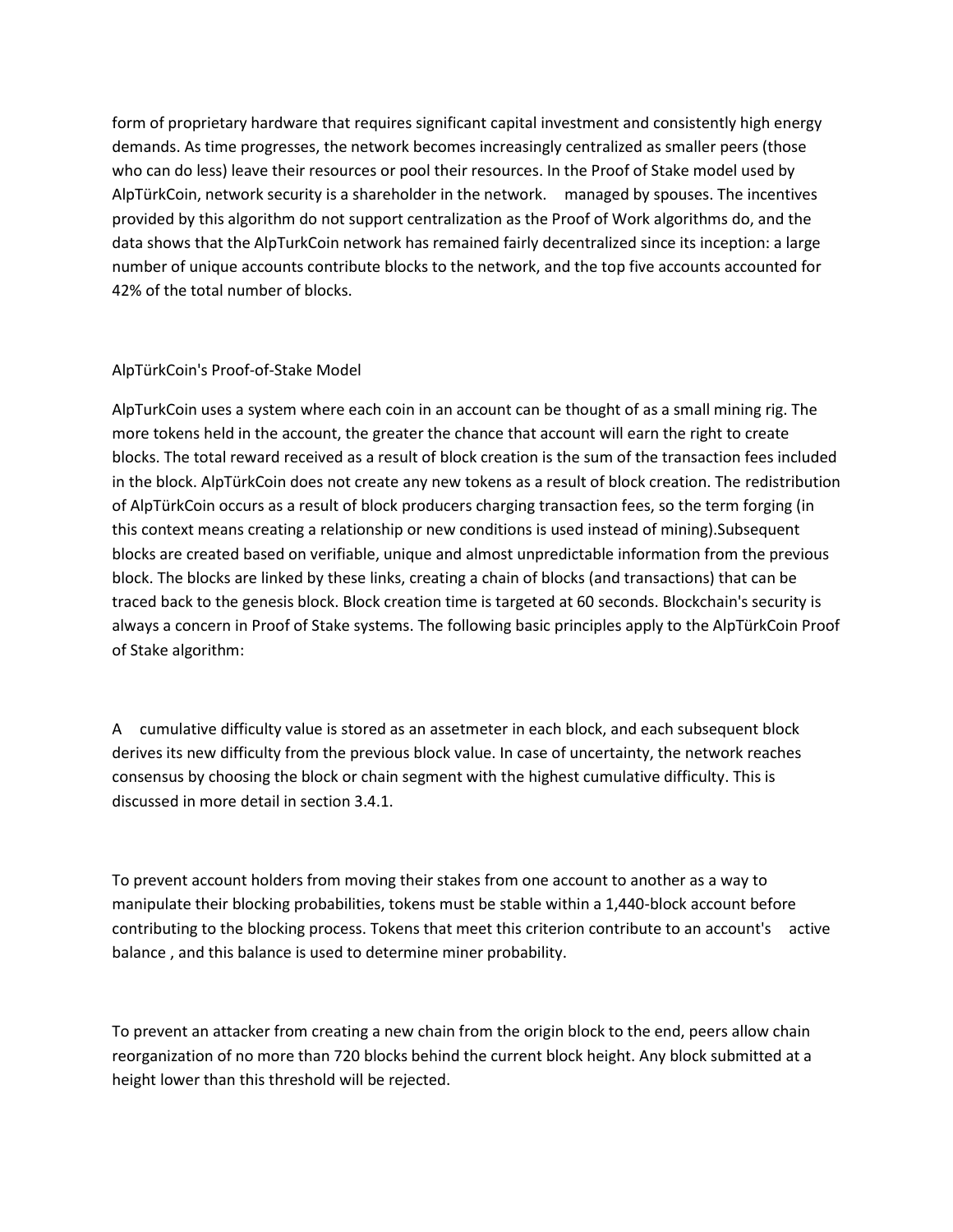Transactions are considered secure once they are encoded into a block 10 blocks behind the current block height, as the probability of any account taking control of the blockchain by creating its own blockchain is extremely low.

# Contrast with Peercoin Proof of Stake

Peercoin uses a coin age asset meter as part of its mining probability algorithm . In this system, the longer your Peercoins stay stable in your account (up to 90 days maximum), the more power (asset age) is required to mint a block. The act of minting a block requires coin age value consumption, and the network determines the consensus by choosing the chain with the largest total consumed coin age. When Peercoin blocks become unclaimed, the consumed coin age is sent back to the originating account. As a result, the cost of attacking the Peercoin network is low, because attackers block until successful ( grinding stake). they can continue to produce. Peercoin minimizes these and other risks by centrally issuing blockchain checkpoints several times a day to freeze the blockchain and lock down transactions. AlpTürkCoin does not use the coin age as part of its forging algorithm. An account's chances of mining a block depend solely on its active balance (which is a feature of each account), the time since the last block (shared by all miner accounts), and the underlying target value (which is shared by all). accounts).

## tokens

The total AlpTurkCoin supply is 1 billion coins which can be divided into eight decimal places. All tokens were issued with the creation of the genesis block (the first block in the AlpTürkCoin blockchain), leaving the genesis account with an initial negative balance of 1 billion AlpTürkCoin. The presence of anti-markers in the Genesis account has a few interesting side effects

The origination account cannot perform any transactions as its balance is negative and cannot pay the transaction fees. As a result, the genesis account's private password is free for anyone to use.

Any tokens sent to the Genesis account are effectively destroyed as the negative balance of the accounts will cancel them. In this way, several thousand AlpTurkCoin tokens were burned . The choice of word tokens is intentional as AlpTurkCoin is intended to be used as a base protocol that provides numerous other functions. The most basic function of AlpTürkCoin is a traditional asset system, but it is designed to do much more.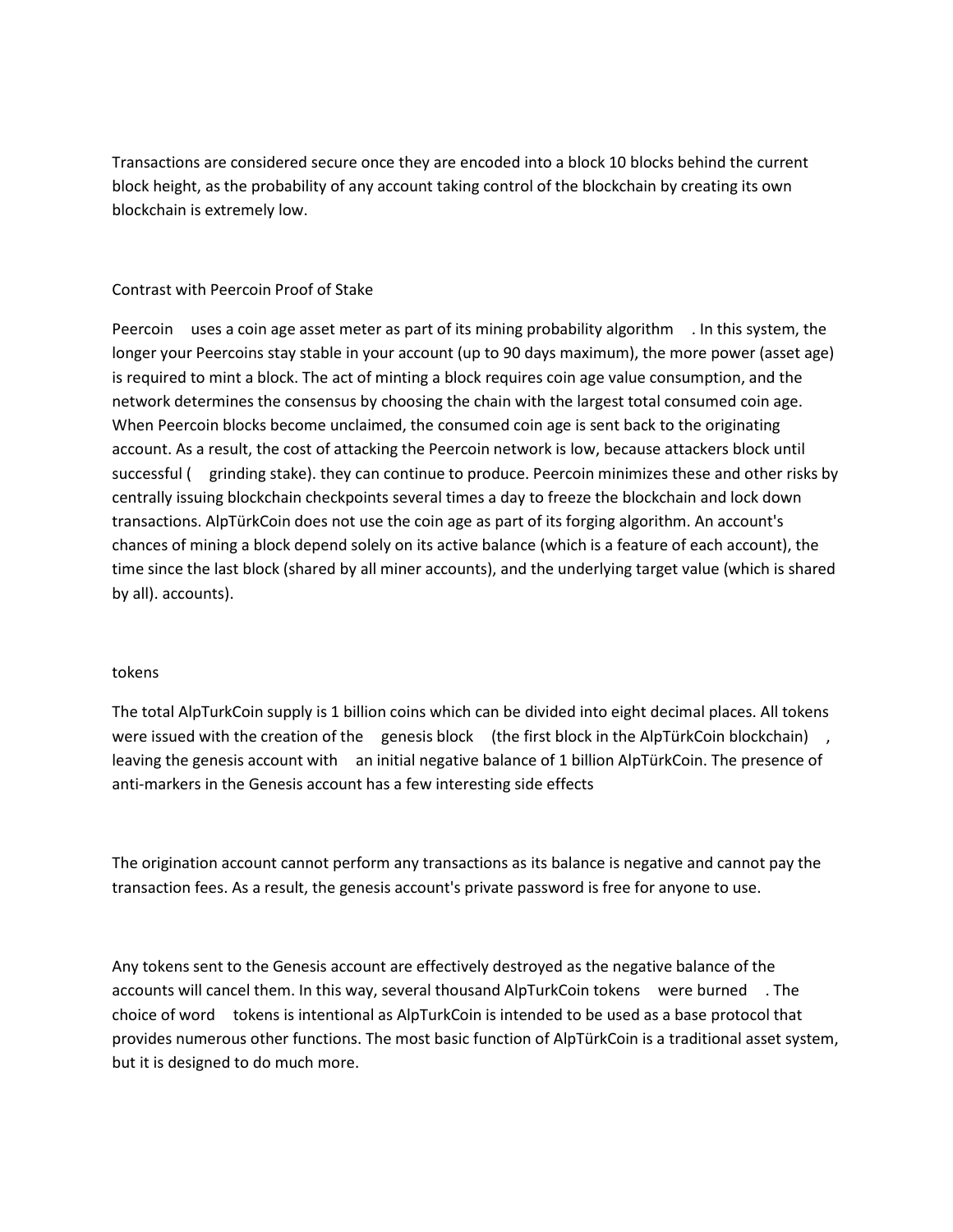#### Network Nodes

A node in the AlpTürkCoin network is any device that provides transaction or block data to the network. Any device running the AlpTürkCoin software is considered a node. Nodes are sometimes called "Peers". Nodes can be divided into two types: special marked and regular. A privately marked node is a node tagged with an encrypted token derived from an account's private key, which can be decrypted to reveal a specific AlpTurkCoin account address and the balance associated with a node. The act of placing a distinctive feature on a node adds a level of accountability and trust, so nodes marked as private are more reliable than non-distinctive nodes in the network. The larger the balance of an account linked to a distinctive node, the more trust is given to that node. An attacker might want to stamp a node in order to gain credibility within the network and then use that trust for malicious purposes.Every node in the AlpTürkCoin network has the ability to process and broadcast both transactions and blocking information. Blocks are validated when received from other nodes, and in cases where block validation fails, nodes can be temporarily blacklisted to prevent invalid block data from spreading. Each node has a built-in DDOS (Distributed Denial of Service) defense mechanism that limits the number of network requests from any other node to 30 per second.

#### blocks

As with other cryptoassets, the ledger of AlpTurkCoin transactions is created and stored in a linked array of blocks known as the blockchain. This ledger provides a permanent record of the transactions that took place and also determines the order in which the transactions took place. A copy of the blockchain is stored at every node in the AlpTürkCoin network, and every unlocked account on a node (by providing the account private key) has the ability to create a block as long as there is at least one incoming transaction to the account. It has been confirmed 1440 times. Any account that meets these criteria is called an active account .At AlpTürkCoin, each block contains up to 255 transactions and all of them are preceded by a block header with descriptive asset meters. Each transaction in a block is represented by common transaction data, certain types of transactions also include transaction attachments, and certain transactions may contain one or more additional attachments. The maximum block size is 42 KB. All blocks contain the following assetmeters:

A block version, block height value, and block identifier

A block timestamp expressed in seconds since the starting block

The ID of the account that created the block and their public key

ID and hash of the previous block Number of transactions stored in the block

Total amount of AlpTurkCoin represented by transactions and fees in the block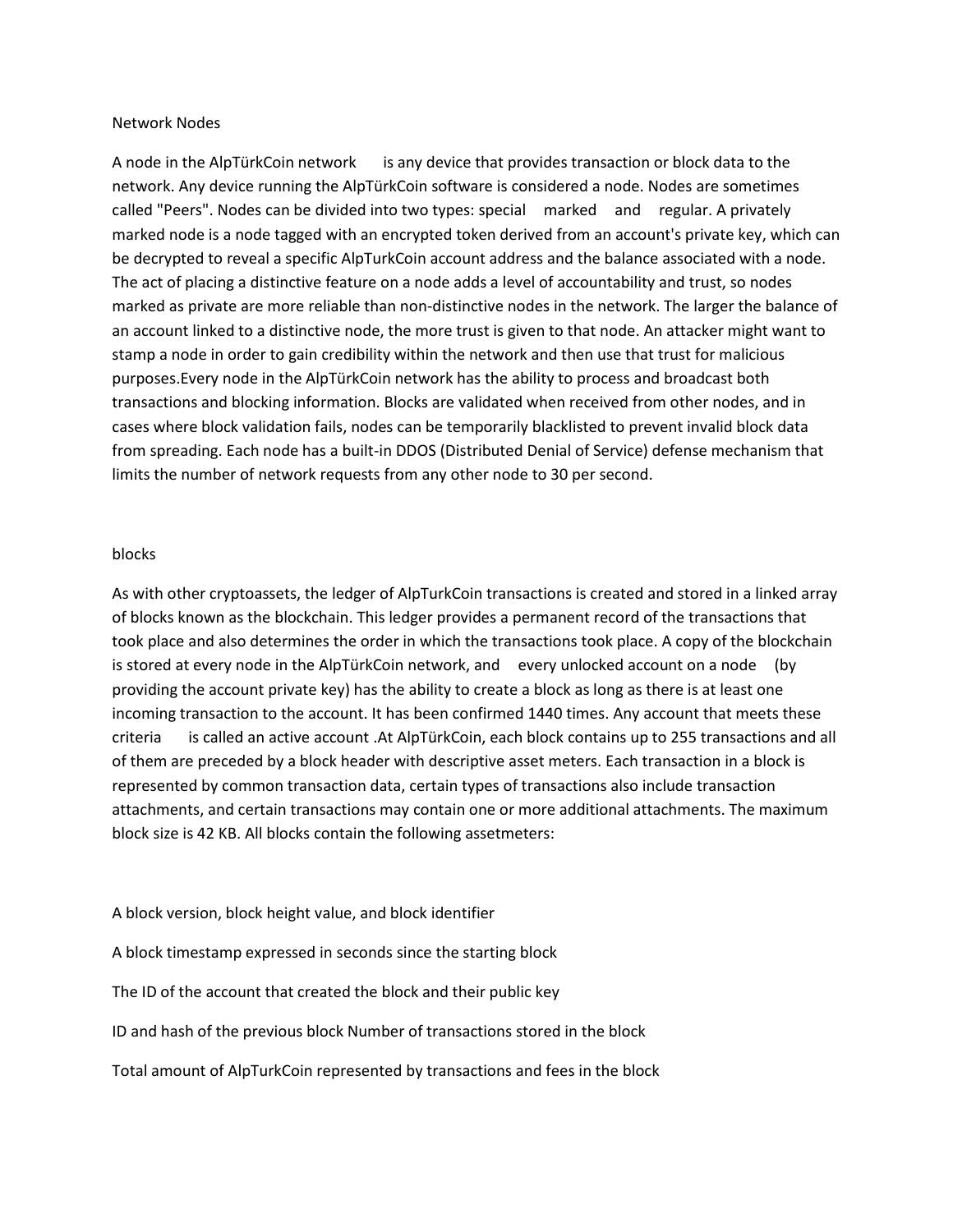Transaction data for all transactions included in the block, including transaction IDs

The hash of the block's payload length and the block's payload

Production signature of the block

One signature for the entire block

Base target value and cumulative difficulty for the block

Block Creation (Tattoo)

Three values are key in determining which account is eligible to create a block, which account has earned the right to create a block, and which block is taken as the authorized block in conflict situations: base target value , target value, and cumulative difficulty .

# Core Target Value

To earn the right to create (create) a block, all active AlpTurkCoin accounts compete by attempting to generate a hash value lower than a certain base target value . This base target value varies from block to block and is derived from the previous block base target multiplied by the time needed to generate this block using a formula that provides an average block time of 60 seconds. The calculation is based on the following constants:

MAXRATIO = 67 – maximum rate at which the target is reduced when the block duration is greater than 60 seconds.

MINRATIO = 53 – the minimum rate at which the target is boosted when the block duration is less than 60 seconds.

GAMA = 0.64 and the following variables:

S – average block time for the last 3 blocks

TP – previous base target

Tb – calculated base target The base target is calculated as:

If  $S > 60$  Tb = (Tp  $*$  Min (S, MAXRATIO)) / 60

Else Tb = Tp – Tp  $*$  GAMMA  $*$  (60 – Max (S, MINRATIO)) / 60

The logic behind this formula is explained here <https://nxtforum.org/proof-of-stake-algorithm/basetarget-adjustment-algorithm> and here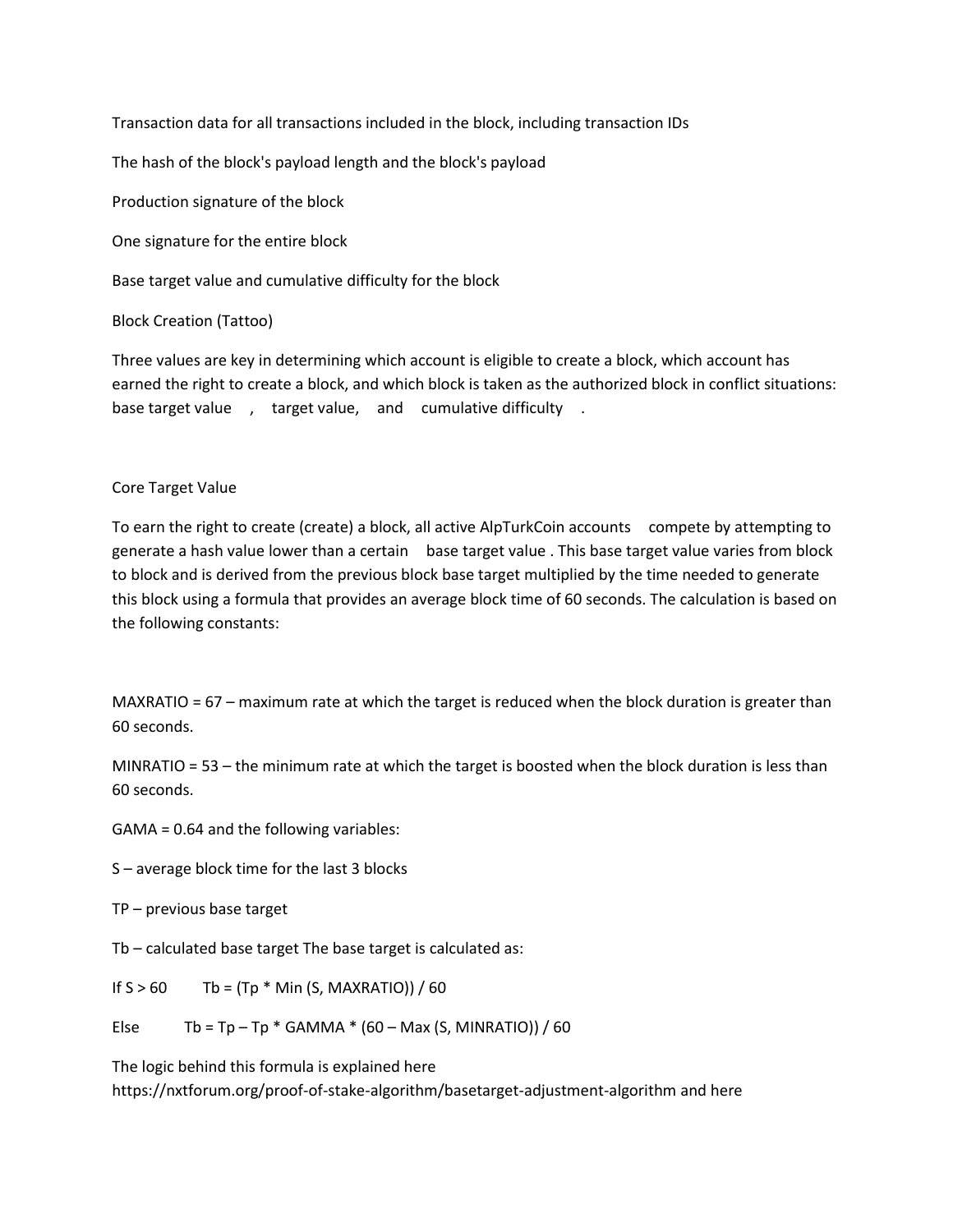<https://nxtforum.org/nxt-improvement-proposals/fixing-the-blocktimes> The goal is to incrementally adjust the target adjustments using the MIN and MAX ratio constants and increase the target so that using the GAMMA constant as the block time is limited from below to 0, the block times are reduced at a faster rate than lowering the target, but can be infinitely large.

## target value

Each account calculates its own target value based on its current active stake. This value is: where: T is the new target value T b is the base target value S is the time elapsed since the last block in seconds B e is the effective balance of the account As can be seen from the formula, the target value grows with each second elapsed since the timestamp of the previous block. The maximum target value is 1.53722867 x 10 17 and the minimum target value is half of the previous block base target value. This target value and the base target value are the same for all accounts trying to get over a particular block. The only account-specific asset meter is the active balance asset meter.

## Cumulative Difficulty

The cumulative difficulty value is derived from the base target value using the formula: where: D cb is the difficulty of the current block D pb is the difficulty of the previous block T b is the base target value for the current block

## Tattoo Algorithm

Each block in the chain has a creation signature entitymeter. To participate in the block forging process, an active account digitally signs the production signature of the previous block with its own public key. This creates a 64-byte signature, which is then hashed using SHA256. The first 8 bytes of the resulting hash are converted into a number called the account hit .The hit is compared to the current target value. If the calculated hit is lower than the target, the next block can be created. As stated in the target value formula, the target value increases with each passing second. Even if there are only a few active accounts in the network, one of them will eventually create a block because the target value will be too large. Therefore, you can calculate the time it takes for any account to generate a block by comparing the account hit value with the target value. The last point is important. Since any node can query the active balance for any active account, it is possible to iterate over all active accounts to determine individual hit values. This means that it is possible to predict with reasonable accuracy which account will win the next block forgery. A Since the balance shifting attack AlpTürkCoin share must be stable for 1440 blocks before contributing to the forging (via the effective balance value), it cannot be mounted by moving the stake to an account that will generate the next block. Interestingly, the new base target value for the next block cannot be reasonably predicted, so the almost deterministic process of determining who will generate the next block becomes increasingly stochastic as attempts are made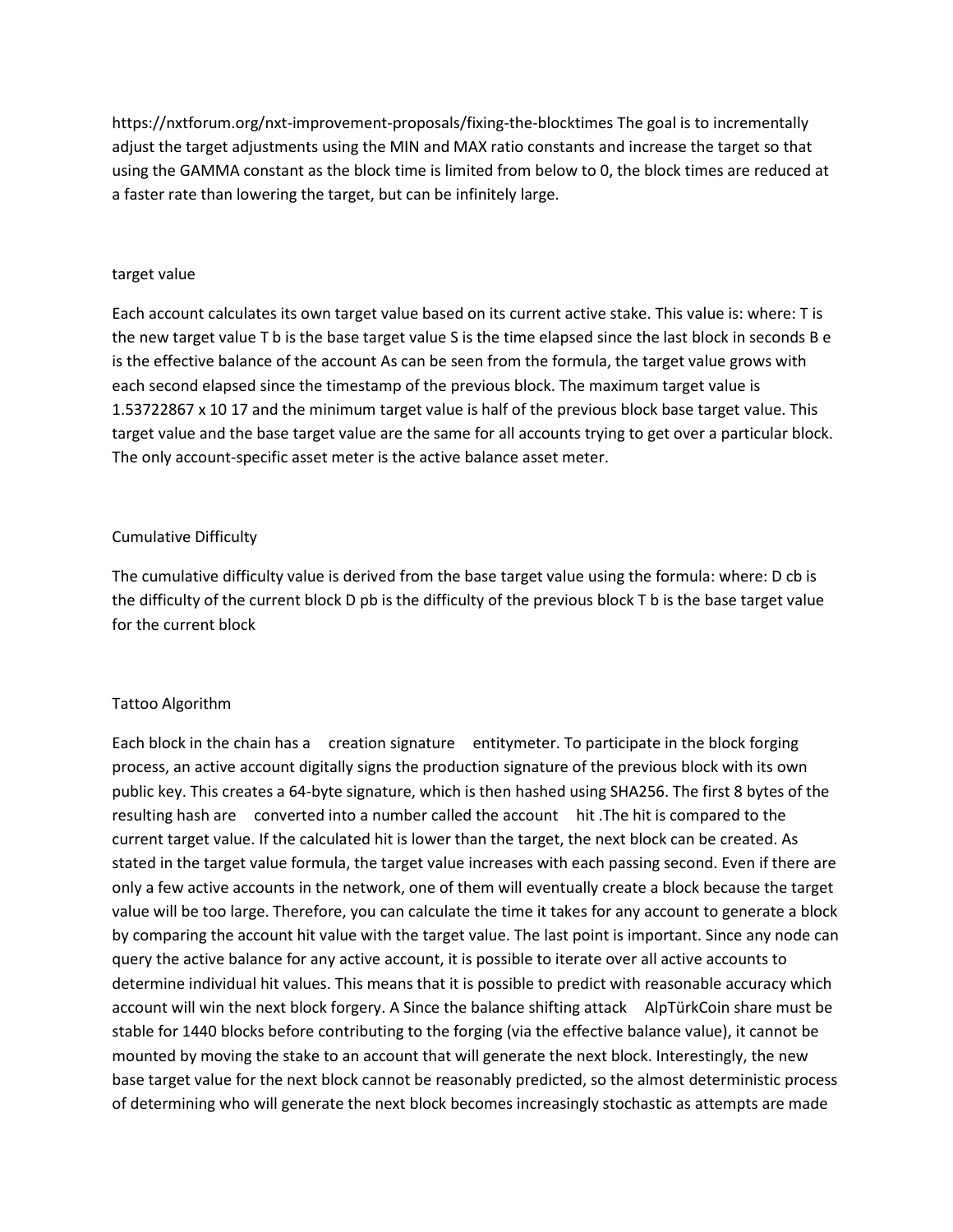to predict future blocks. This feature of the AlpTürkCoin tattoo algorithm helps lay the foundation for the development and implementation of the Transparent Tattoo algorithm. Since this algorithm has not been fully implemented yet and its effects on the AlpTürkCoin network are significant, it will be summarized in a separate article.For an in-depth analysis of the math and probabilities related to AlpTürkCoin block forging, refer to the mthcls document, AlpTürkCoin forging math, available at [http://www.docdroid.net/e29h/forging0-5-2.pdf.](http://www.docdroid.net/e29h/forging0-5-2.pdf) .html When an active account wins the right to create a block, it combines up to 255 existing, unconfirmed transactions into a new block and populates the block with all required assetmeters. This block is then broadcast to the network as a candidate for the blockchain.The payload value, the generating account, and all signatures in each block can be verified by all network nodes receiving it. In a situation where multiple blocks are produced, nodes will select the block with the highest cumulative difficulty value as the authorized block. As block data is shared among peers, forks (unauthorized chain segments) are detected and disassembled by examining the cumulative difficulty values of chains stored in each fork.A node that receives a valid block representing a chain with a cumulative difficulty greater than its own chain will identify the highest common block between its chain and the chain represented by the new block, and then remove its own blocks from the chain to the common block. and undo any side effects of those blocks and then it builds its own chain based on the blocks received from other nodes.

#### balance rental

Because an account's ability to be a miner is based on the active balance asset meter, it is possible to forge power credits from one account to another without giving up control of the account-associated tokens. Using a lease Balance transaction, an account holder can temporarily reduce one account's effective balance to zero and add it to another account's effective balance. The targeted account forging power is increased for a certain number of blocks specified by the original account holder, after which the effective balance is returned to the original account.Leasing is recommended for large shareholders because the lessor account that leases its own miner power does not need to disclose its password to participate in generating new blocks. Only the tenant account needs to reveal its password and this account can generate a much smaller balance so the loss is minimal if their password is stolen. The finance lease balance does not affect the functionality of the lessor account, other than its ability to transact. Balance changes in the lessor account affect the miner power of the tenant account after block 1440.

## Accounts

AlpTürkCoin implements a brain wallet as part of its design : all accounts are stored on the network with private keys for every possible account address directly derived from each account password using a combination of SHA256 and Curve25519 transactions . Each account is represented by a 64-bit number, which is an account address using a Reed-Solomon error correction notation that allows up to four errors to be detected in an account address , or to correct up to two errors.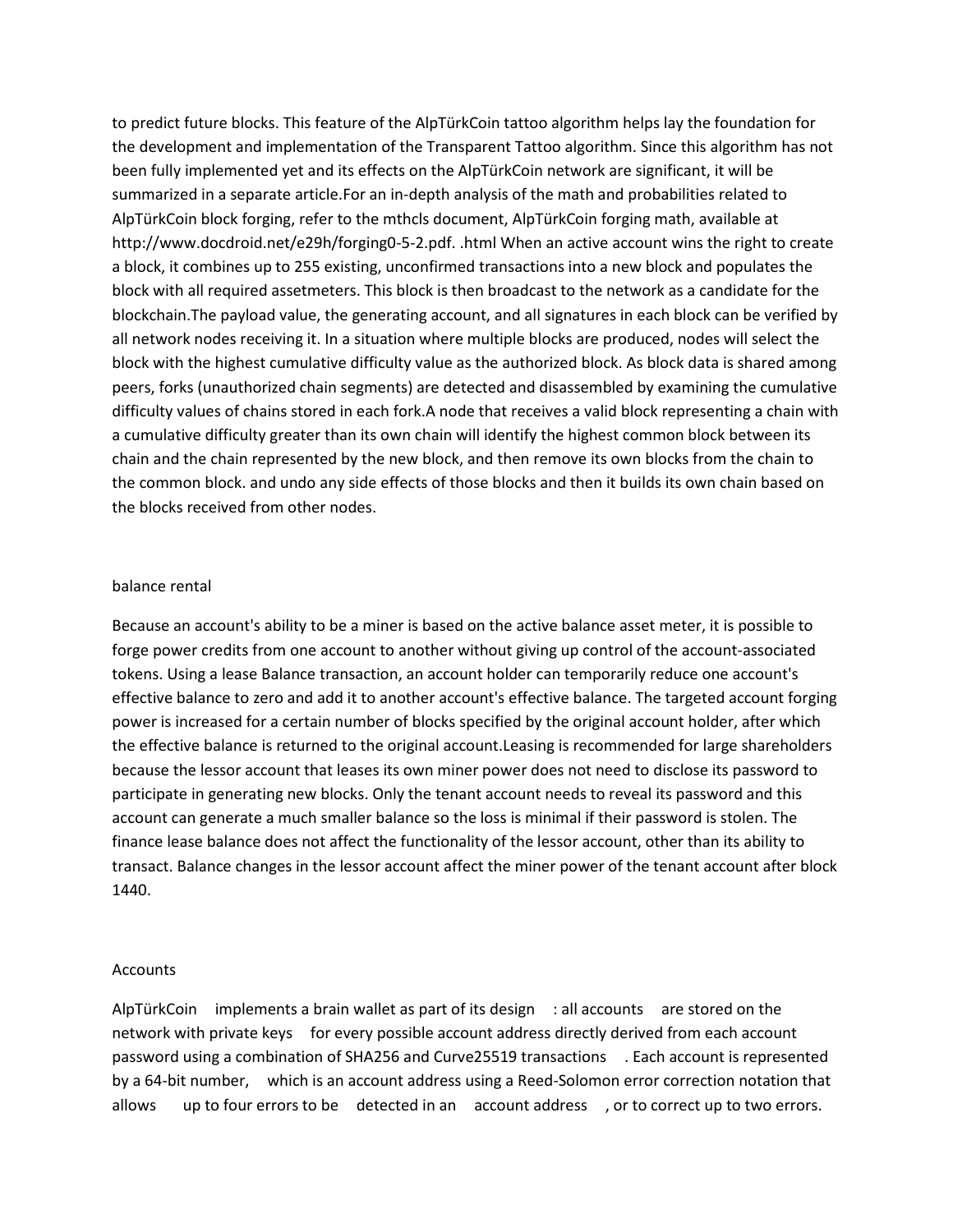is expressed as. . This eliminates the risk that a typo in the account address will result in loss of assets. Account addresses are always prefixed with an AlpTürkCoin prefix, which allows AlpTürkCoin account addresses to be easily recognized and differentiated from the address formats used by other blockchains. The Reed-Solomon coded account address associated with a secret password is generated as follows:

The secret password is mixed with SHA256 to derive the private key of the accounts .

The private key is encrypted with Curve25519 to derive the public key of the accounts.

The public key is hashed with SHA256 to derive the account ID .

The first 64 bits of the account ID are the visible account number .

Reed-Solomon encoding of the visible account number starting with ALPK- creates the account address .

The first time an account is accessed with a secret password, it is not secured with a public key. When the first outgoing transaction is made from an account, the 256-bit public key derived from the password is stored in the blockchain, which secures the account. The address space (2 256 ) for public keys is larger than the address space for account numbers (2 64 ), so there is no one-to-one mapping of passwords to account numbers, and conflicts are not possible. These collisions are detected and avoided as follows: When a specific password is used to access an account and it is secured with a 256-bit public key, no other public-private key pairs are allowed to access that account number.

# Account Balance Features

There are several different balance types available for each AlpTurkCoin account. Each type serves a different purpose, and many of these values are checked as part of transaction validation and processing.

Effective balance , an account used primarily in forging accounts of an account. An account's active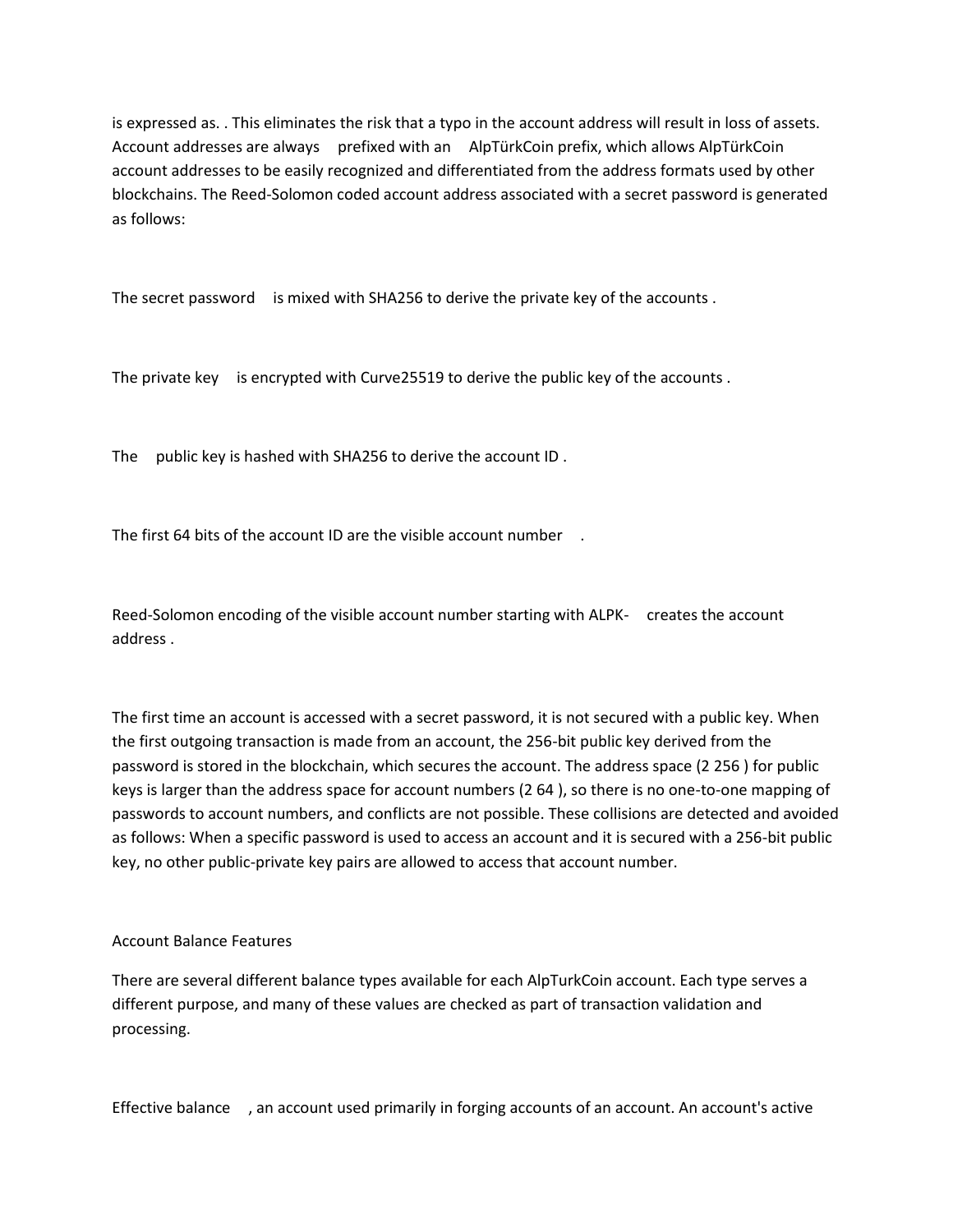balance consists of all tokens fixed in that account for block 1440. Additionally, the Account Rental feature allows the active balance of one account to be temporarily assigned to another account. Account effective balance is calculated from the confirmed balance by reducing all balance additions in the last 1440 blocks .

The guaranteed balance of an account consists of all coins fixed in an account of 1440 blocks. Unlike the active balance, this balance cannot be transferred to another account.

Confirmed balance accounts for all transactions that had at least one confirmation of an account.

The unverified balance of an account is the one displayed to AlpTurkCoin customers. Represents the approved balance of an account, excluding tokens that are unconfirmed, included in sent transactions, or locked by certain types of transactions, such as CurrencyReserveIncrease and Shuffling transactions, or locked by progressive transactions that have not yet been executed or canceled.

The total amount of AlpTurkCoin that has been earned as a result of forged balance Calculator programs successfully forged blocks.

Approved and unconfirmed asset quantities and asset units are also tracked by each account presence.

# **Transactions**

Transactions are the only way to change the status or balance of AlpTürkCoin accounts. Each transaction performs only one function and its record is permanently stored in the network after that transaction is included in a block.

## Transaction fees

Transaction fees are the primary mechanism by which AlpTurkCoin is returned to the network. Each transaction requires a minimum fee. When an AlpTürkCoin account creates a block, all transaction fees included in this block are given to the miner account as a reward. Unlike other blockchains, minimum transaction fees are imposed by the blockchain, so transactions that do not specify a fee higher than the minimum fee for this type of transaction will not be accepted by nodes.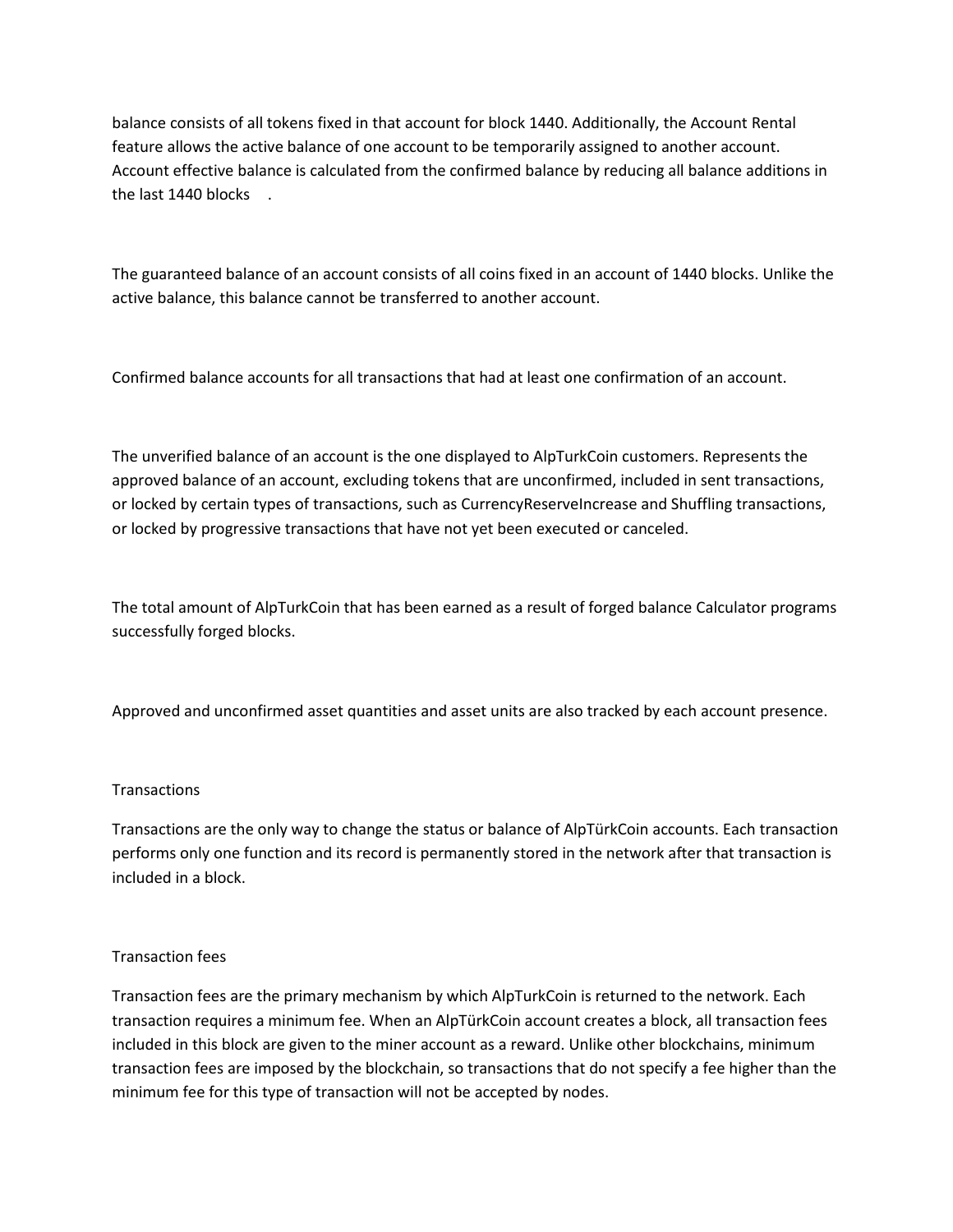## Transaction Confirmations

All AlpTurkCoin transactions are considered unconfirmed until they are included in a valid network block . Newly created blocks are distributed to the network by the node (and associated account) that created them, and a transaction included in a block is considered to have received a confirmation. As subsequent blocks are added to the existing blockchain, each additional block adds one more confirmation to the number of confirmations for a transaction. If a transaction is not included in a block before the deadline, it expires and is removed from the transaction pool.

## Transaction Deadlines

Each transaction includes a deadline presencemeter set to a few minutes from the time the transaction is submitted to the network. The default deadline is 1440 minutes (24 hours). A transaction that has been broadcast to the network but has not yet been included in a block is called an unconfirmed transaction . If a transaction is not included in a block before the transaction deadline expires, the transaction is removed from the network. Transactions can be left unconfirmed until their deadline expires because they are permanently invalid or malformed, or because they do not meet certain temporary conditions, such as sufficient balance, or because blocks are filled with transactions that offer to pay higher transaction fees.

## Transaction Types

Categorizing AlpTürkCoin transactions by types and subtypes allows for modular growth and development of the AlpTürkCoin protocol without creating dependencies on other core functions. As features are added to AlpTürkCoin core, new transaction types and sub-types can be added to support them. Multiple transaction types and associated subtypes are supported by AlpTürkCoin. Each type specifies a specific transaction and optional assetmeters, as well as the processing method. A complete list of all transaction types and subtypes is beyond the scope of this document.

## Transaction Creation and Processing

The details of creating and processing an AlpTurkCoin transaction are as follows:

The sender specifies the assetmeters for the transaction. Transaction types vary and the desired type is specified when creating a transaction, but several entitymeters must be specified for all transactions: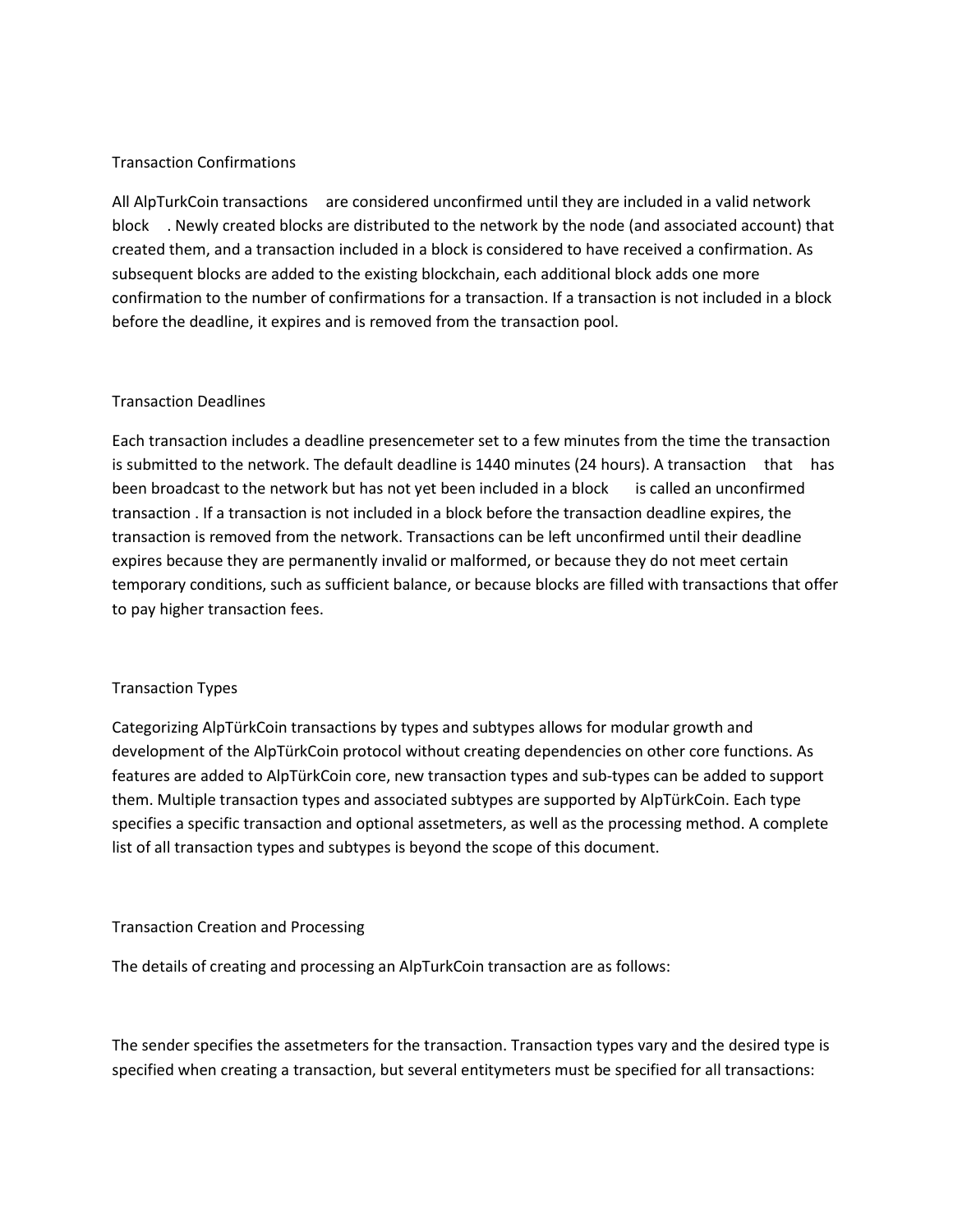private key for the sending account

the specified fee for the transaction

deadline for processing

optional referenced action

All values of transaction entries are checked. For example, mandatory assetmeters must be specified. Fees cannot be below the minimum fee for this type of transaction. The deadline for a transaction cannot be less than one minute in the future. If a referenced transaction is specified, then the current transaction cannot be processed until the referenced transaction is processed.

If no exception is thrown as a result of the entitymeter check:

The public key of the generating account is calculated using the secret password provided.

Account information is obtained for the originating account and transaction asset meters are also verified:

The balance of the sending account cannot be zero

The unconfirmed balance of the sending account must not be less than the transaction amount plus the transaction fee

If the sending account has sufficient balance for the transaction: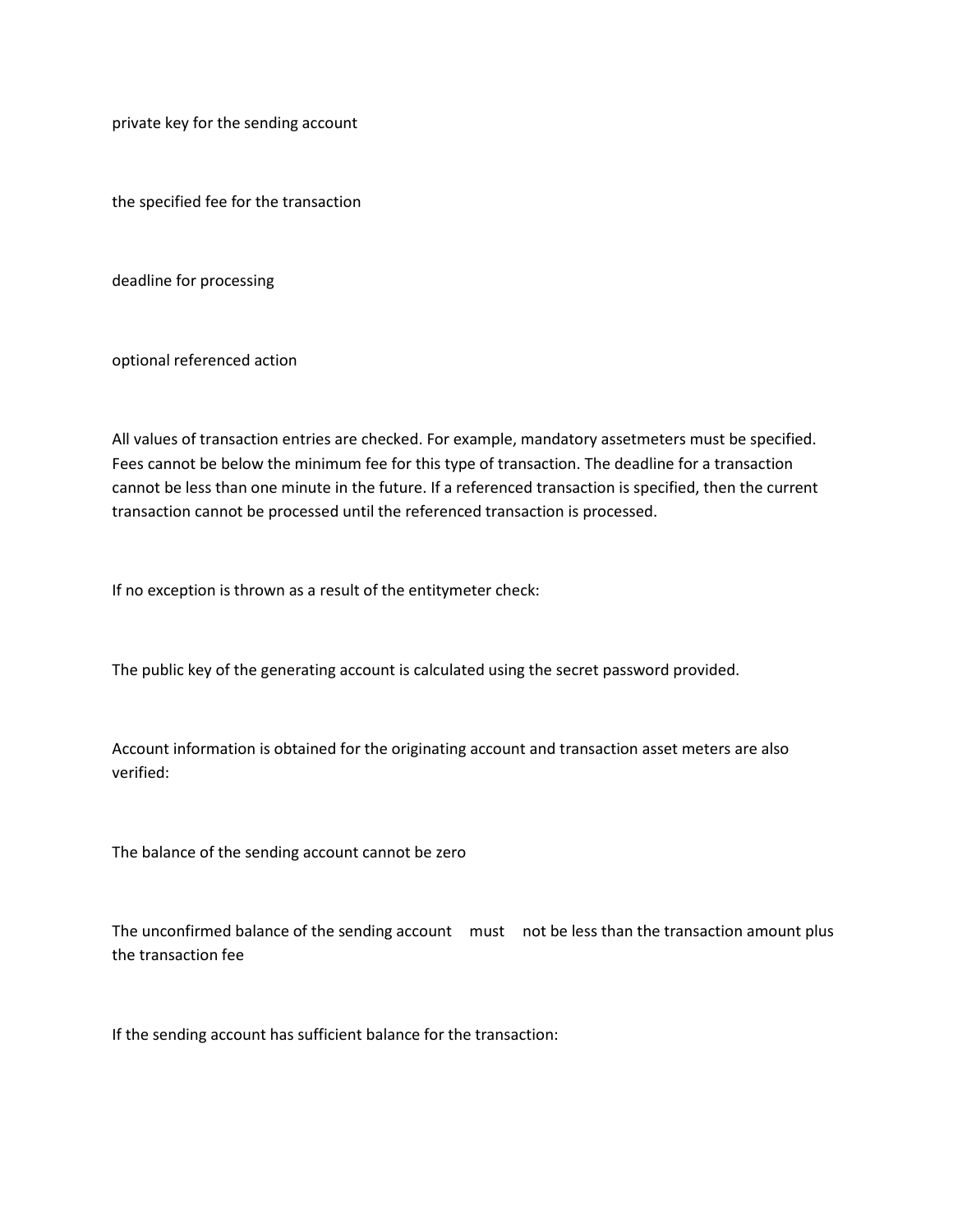A new transaction is created with a type and subtype value set to match the type of operation performed. All specified assetmeters are included. A unique transaction ID is generated by the creation of the object

The transaction is signed using the private key of the sending account

The encrypted transaction data is embedded in a message that instructs the network peers to process the transaction.

Transaction is broadcast to all peers in the network

The server responds with a result code:

process id if process creation was successful

An error code and error message if any of the asset meter checks fail.

## Encryption Basics

The key exchange at AlpTürkCoin is based on the Curve25519 algorithm, which generates a shared secret key using the fast, efficient, high-security elliptic curve Diffie-Hellman function. The algorithm was first demonstrated by Daniel J. Bernstein in 2006. AlpTürkCoin Java-based applications were reviewed by DoctorEvil in March 2014. Message signing at AlpTürkCoin is performed using the Digital Signature Algorithm (EC-KCDSA) based on the Elliptic Curve Korean Certificate specified by the KCDSA Task Force team in 1998 as part of IEEE P1363a. Both algorithms were chosen because of the balance of speed and security for a key size of only 32 bytes.

Encryption algorithm

When Alice sends Bob an encrypted plaintext: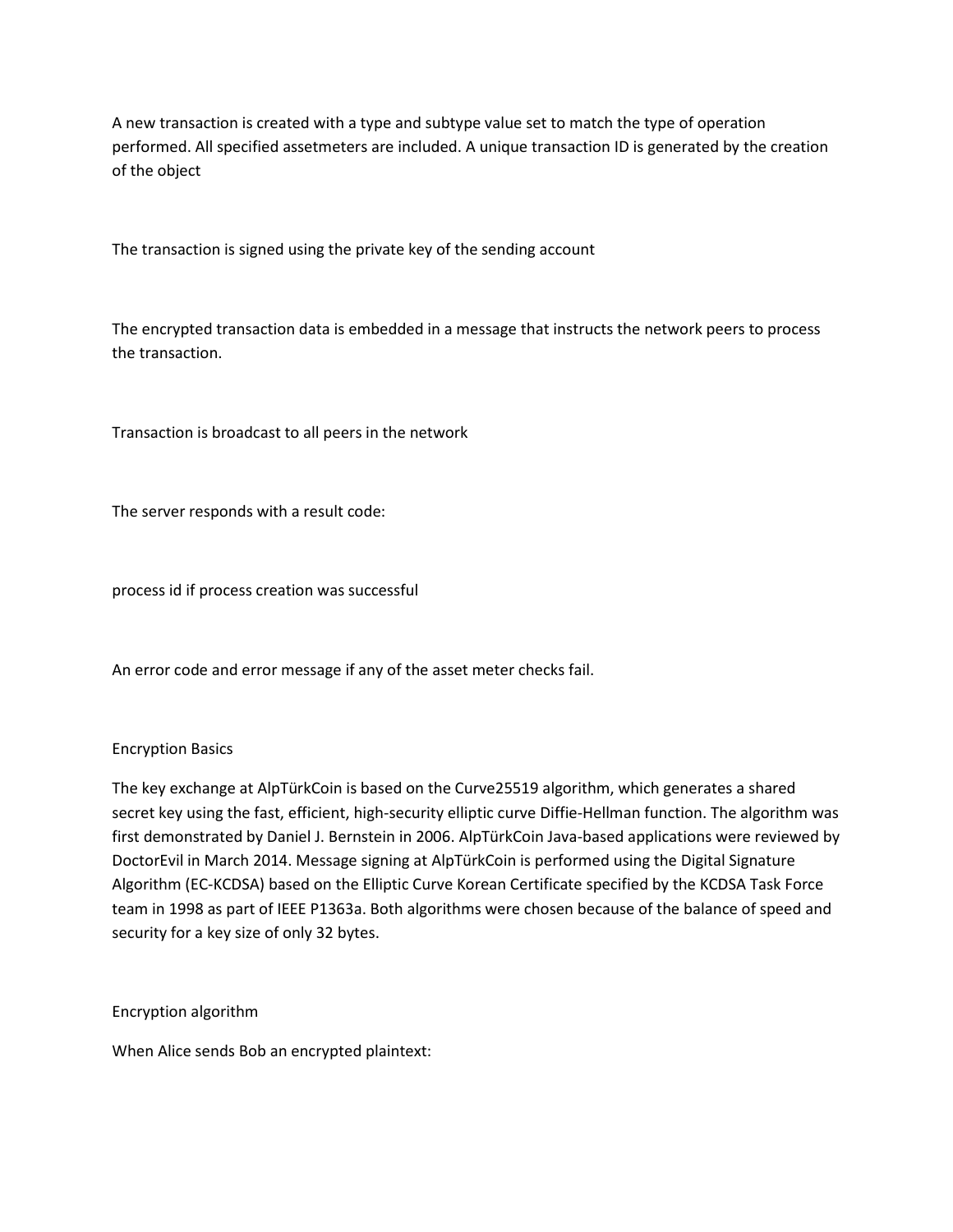Calculates a shared secret:

shared\_secret = Curve25519 (Alice\_private\_key, Bob\_public\_key) Calculates N seeds:

seed n = SHA256 (seed n-1 ), where seed 0 = SHA256 (shared\_secret)

Calculates N keys:

key n = SHA256(Inv(core n)), where Inv(X) is the inversion of all bits of X

Encrypts plain text:

ciphertext [ n ] = plain text [ n ] XOR key n

Bob decrypts the ciphertext upon receipt:

Calculates a shared secret:

shared\_secret = Curve25519 (Bob\_private\_key, Alice\_public\_key)

Calculates N seeds (this is the same as Alices step):

seed n = SHA256 (seed n-1 ), where seed 0 = SHA256 (shared\_secret)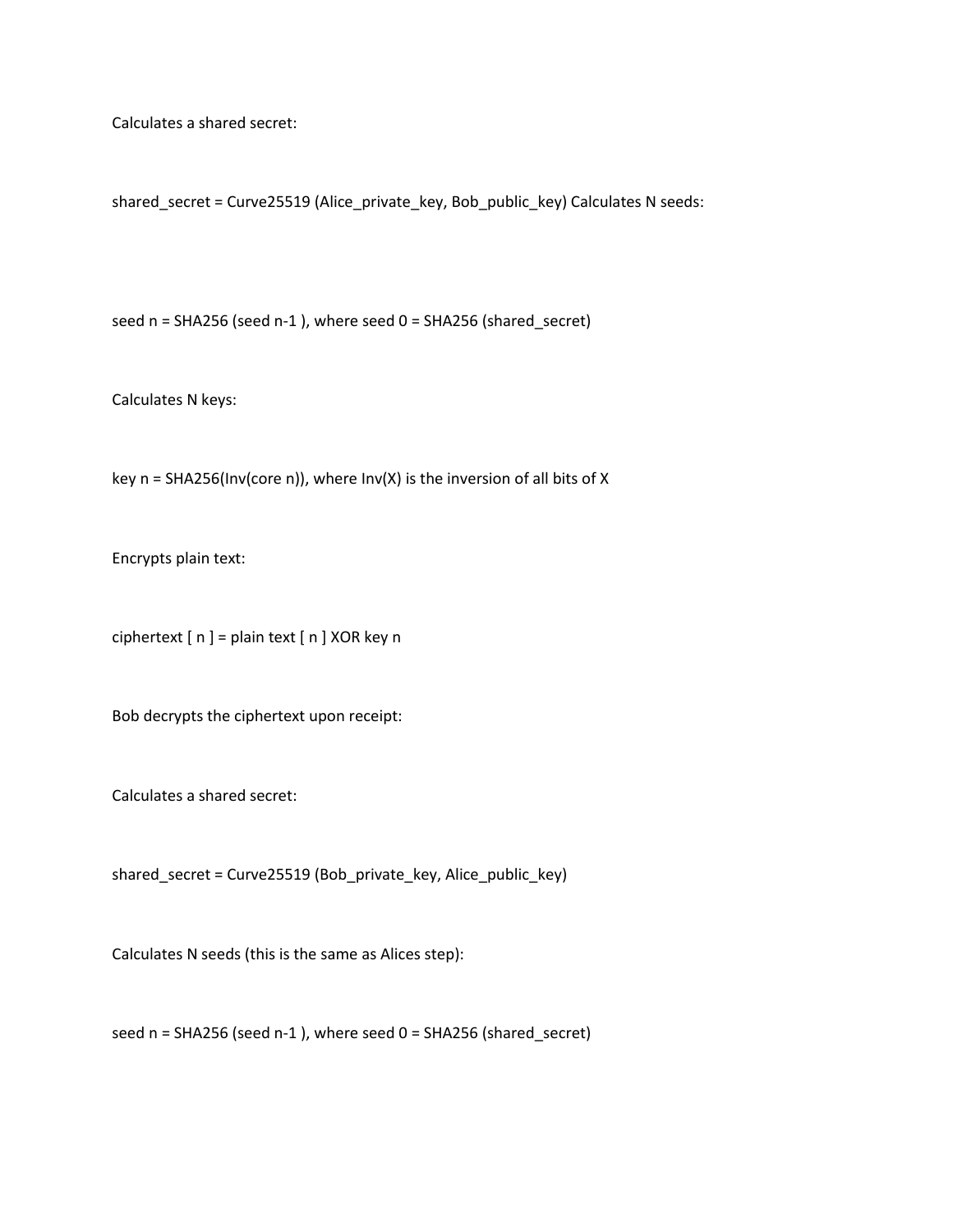Calculates N keys (this is the same as Alices step):

key  $n = SHA256(lnv(core n))$ , where  $Inv(X)$  is the inversion of all bits of X

Decrypts the ciphertext:

plaintext [ n ] = ciphertext [ n ] XOR key n

Note : If someone guesses some of the plaintext, it might decode some of the subsequent messages between Alice and Bob if they use the same key pairs. As a result, it is recommended to generate a new private/public key pair for each communication.

## Core features

## Advanced JavaScript client

A second generation, user-friendly client application, AlpTürkCoin is built into the core software distribution and can be accessed via a native web browser. The client provides full support for all core AlpTürkCoin features and is implemented in such a way that users' private keys are never exposed to the network. It also includes an advanced management interface and built-in javadoc documentation for AlpTurkCoin low-level Applications Programming Interface.

## agile architecture

First-generation cryptoasset units were designed primarily as payment systems. AlpTurkCoin acknowledges that decentralized blockchains can enable a wide range of applications and services, but it is not prescriptive about what these services should be or how they should be built. By design, AlpTurkCoin removes unnecessary complexity at its core, leaving only the most successful components of its predecessors intact. As a result, AlpTurkCoin functions like a low-level, basic protocol: it defines the interfaces and transactions required to run a lightweight blockchain, a decentralized communication system, and a fast transaction processing framework, and allows higher-level components to build on these features. . .Transactions on AlpTürkCoin make simple adjustments to account balances instead of tracking sets of input or output credits. Additionally, the base software does not support any scripting language. AlpTurkCoin provides a set of basic, flexible transaction types that can be processed quickly and easily, creating a foundation that does not limit the ways in which these transaction types can be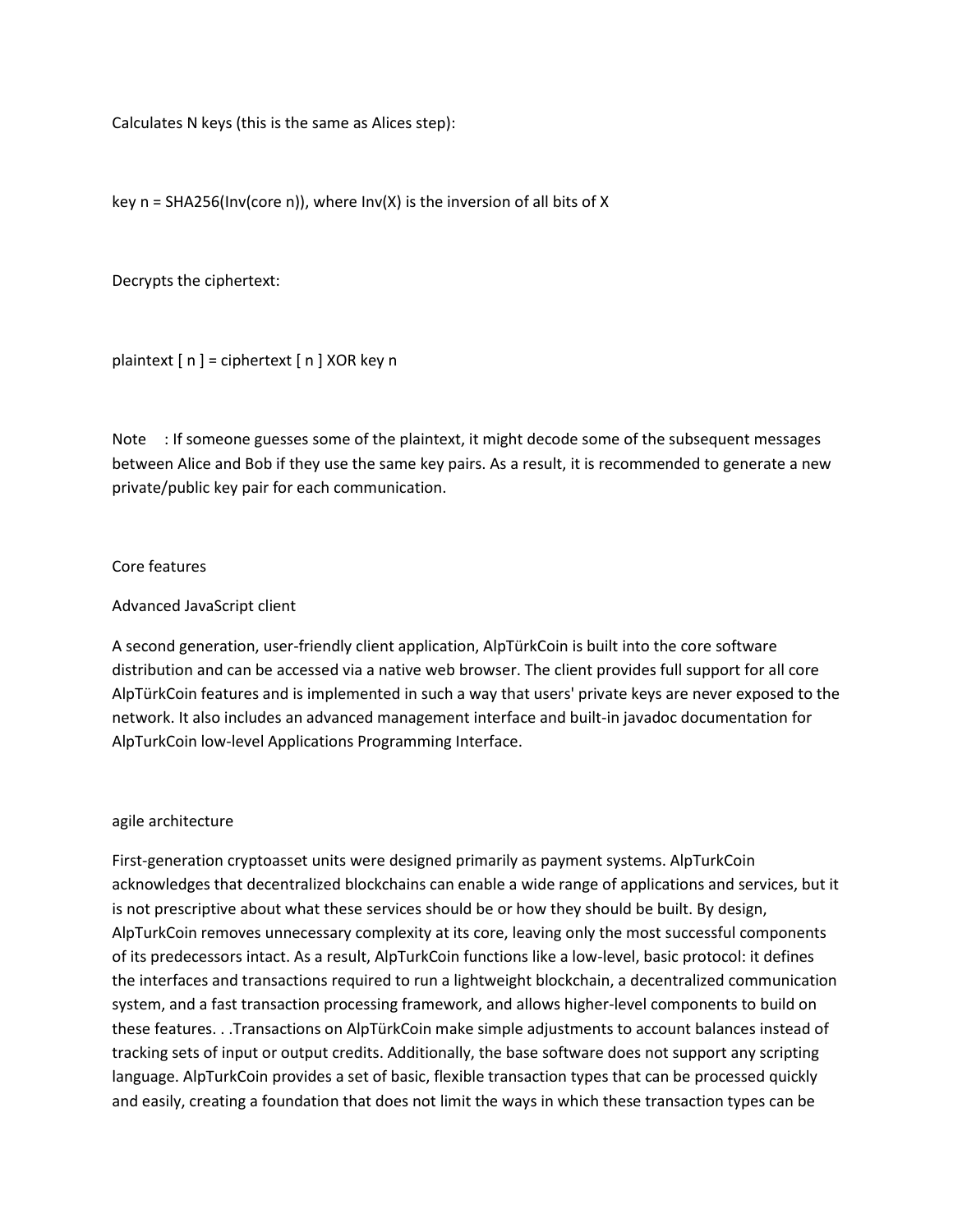used and does not create a significant overhead for using them. This flexibility is further strengthened by AlpTürkCoin's low resource and energy requirements and highly readable, highly organized object-oriented source code.

## Basic Payments

The most basic feature of any crypto asset unit is the ability to transfer tokens from one account to another. This is AlpTurkCoin's most basic transaction type and allows basic payment functionality.

## Nickname System

AlpTürkCoin Alias System allows any text string to be permanently associated with a specific AlpTürkCoin account. Since its inception, a convention has been formalized for the format of these strings using JSON notation. As a result, an alias can currently be a human-friendly text alias for an account address or a Uniform Resource Identifier (URI). The ability to store any URI on the AlpTürkCoin blockchain enables the creation of any number of decentralized services based on small, persistent strings of text, such as a distributed Domain Name Server (DNS) system.

# Arbitrary Messages

Random data strings up to 1000 bytes can be stored on the AlpTürkCoin blockchain using the Arbitrary Messages feature, and these strings can optionally be AES encrypted. These messages are intended to be removable when the size of the blockchain needs to be reduced in the future, however, they form a critical building block for a number of next-gen features.At a basic level, the system can be used to transmit human-readable messages between accounts, creating a decentralized chat system. However, advanced applications can use this feature to store structured data such as JSON objects, which can be used to trigger or facilitate services built on AlpTurkCoin. The most notable current application is AlpTürkCoin Multigateway (MGW), which is part of the AlpTürkCoin services layer, which uses the Arbitrary Messaging system to run an almost unreliable method of automatically converting Bitcoin, Litecoin and other crypto assets into AlpTürkCoin assets. on the concept of colored metallic assets that can be traded, bought and sold on a fully decentralized asset exchange).

# Asset Exchange

A whole class of AlpTürkCoin transactions is used to implement a fully decentralized and automated asset exchange running on the AlpTürkCoin blockchain. Using the concept of colored coin assets, AlpTürkCoin assets can be issued and tracked in the AlpTürkCoin ecosystem, powered by transactions and transactions that allow asset transfer, bidding and order matching, and automatic order matching.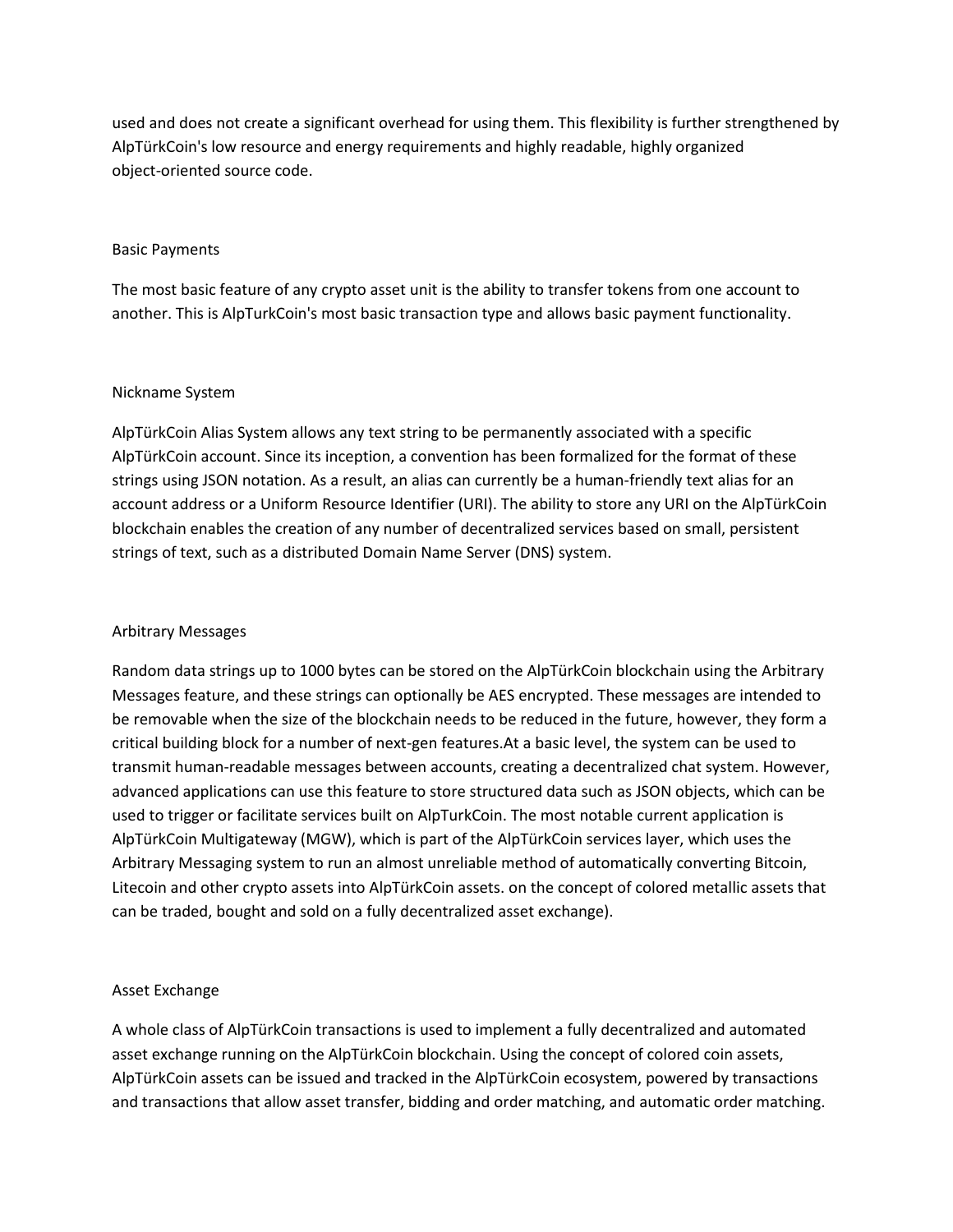Since its inception, AlpTürkCoin Asset Exchange has been used for fundraising and development of advanced services such as IPO offerings, tip tokens and the Multigateway (MGW) system.Value added services can be created by combining the features of AlpTürkCoin Asset Exchange with other features such as Arbitrary Messaging System. Most importantly, another feature of the AlpTürkCoin Services layer is a system for automatic calculation and distribution of dividends based on the performance of existing AlpTürkCoin assets.

# Digital Goods Store

AlpTürkCoin Digital Products store provides account holders the ability to list assets for sale in an open, decentralized marketplace. Goods can be purchased, downloaded, delivered, returned and transferred using a special class of transaction types that manage and secure store listings on the decentralized blockchain.

# Device Portability

Due to its cross-platform, Java-based roots, Proof of Stake hashing, and ability to reduce the size of the future blockchain, AlpTurkCoin is highly suitable for use on small, low-power, low-resource devices. Android and iPhone applications are currently under development and AlpTürkCoin software has been ported to low-power ARM devices such as RaspberryPi and CubieTruck platforms. The ability to implement AlpTürkCoin on low-power, always-connected devices such as smartphones allows us to envision a scenario where most of the AlpTürkCoin network is supported on mobile devices. The low cost and resource consumption of these devices significantly reduces network costs compared to traditional Proof of Work cryptoassets.

# concerns

# Proof of Stake Attacks

In a no-hazard attack, miners try to build blocks on every fork they see because doing so costs them almost nothing, and ignoring any fork can mean losing the block rewards that would have been earned had that fork been. chain with the greatest cumulative difficulty. While this attack is theoretically possible, it is currently impractical. The AlpTurkCoin network does not survive long blockchain forks and the low block reward does not provide a strong profit incentive, moreover, sacrificing network security and trust for such small gains will make any victory hot.As part of the AlpTürkCoin development roadmap, a feature called Economic Clustering will further protect against such attacks by forcing transactions to contain hashes of previous blocks and grouping nodes into clusters that can detect and impose unusual behavior on the network. penalties (in the form of temporary loss of mining ability).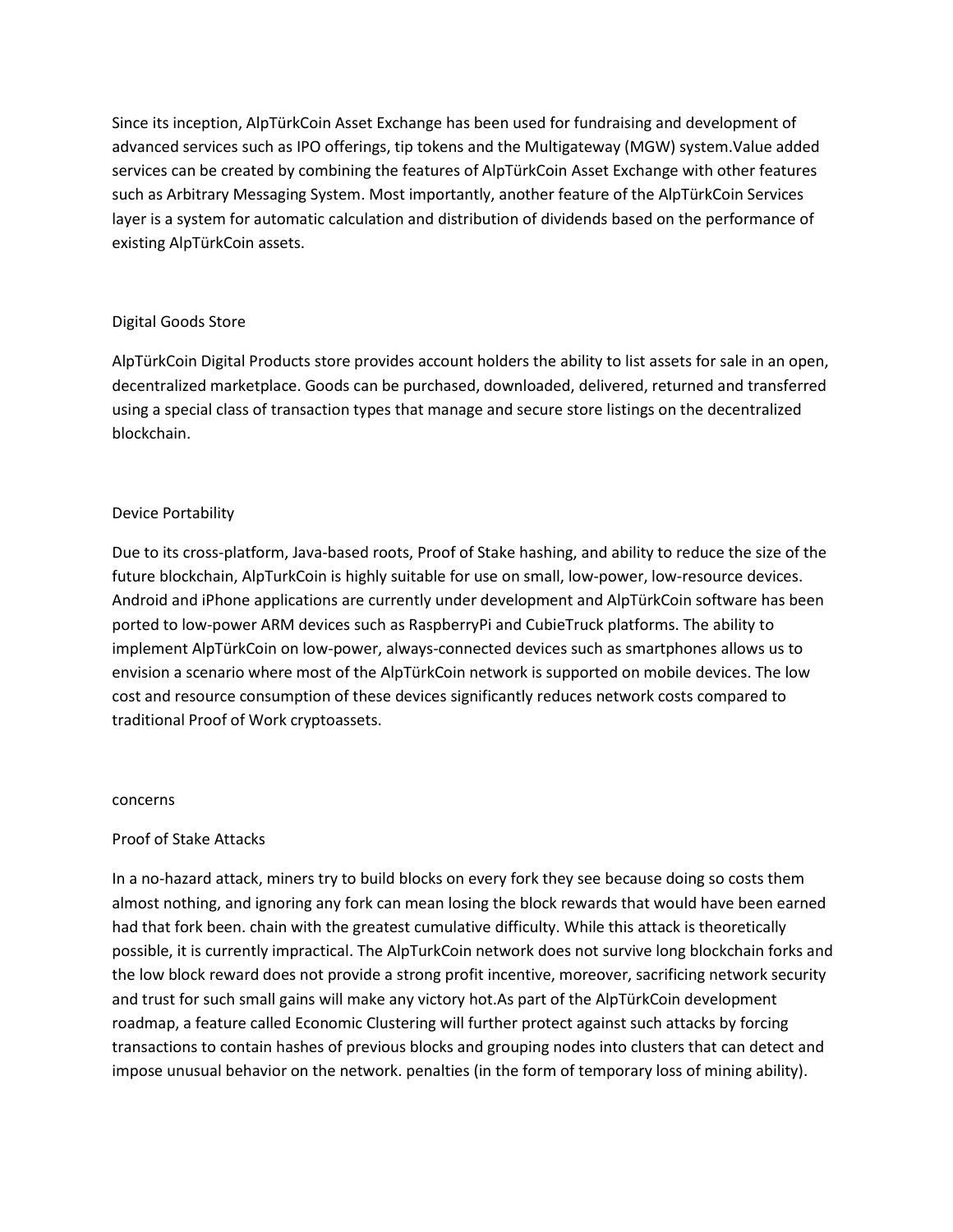## Date Attack

In a historical attack, someone buys a large number of tokens, sells them, and then tries to create a successful fork just before the tokens are sold or traded. If the attack fails, the attempt costs nothing because the tokens have already been sold or traded. If the attack is successful, the attacker gets their tokens back. Extreme forms of this attack involve obtaining private keys from ski accounts and using them to create a successful chain directly from the genesis block.At AlpTurkCoin, the basic history attack usually fails because the entire stake must be stable for 1440 blocks before it is used for forging, moreover, the active balance of the account that created each block is verified as part of the block verification. The extreme form of this attack usually fails because the AlpTurkCoin blockchain cannot be rearranged beyond the current block height by more than 720 blocks. This limits the time frame in which a bad actor can launch such an attack.

#### Distribution

Because blocks can only be created based on the current stake, at least some of the token supply must be available when a Proof of Stake network boots. As a result, AlpTurkCoin issued and distributed its entire token supply with the creation of the genesis block. The initial supply of AlpTurkCoin was distributed to 73 original stakeholders, many of whom were encouraged to further distribute their shares through the use of giveaways, contests and rewards. Eight months after its creation, AlpTurkCoin's largest single account contains 5% of AlpTurkCoin's total supply. In contrast, Satoshi Nakamoto is thought to hold almost 9% of the total supply of Bitcoin more than five years after these networks existed.AlpTurkCoin supporters will never be able to dispel the distribution concerns raised by the wider community. According to the profit levels achieved by early investors in IBM, Apple, Google, Facebook and Bitcoin, the amount of inequality found in the AlpTurkCoin blockchain is not out of line. When asked: How do you resolve the issue with fraud charges against the unfair distribution of AlpTürkCoin to 73 major stakeholders?, BCNext (creator of AlpTürkCoin) replied: This issue cannot be resolved. Even if we had a million stakeholders, [the other] seven billion people would call it unfair. A world with [ sic ] being cannot be perfect.

#### Transaction fees

As AlpTürkCoin value increases, so does the cost of minimum transaction fees, expressed in fiat. Plans are underway to lower the minimum fee scaled by transaction byte size to make microtransactions practical. This will be implemented after changes are made to the AlpTürkCoin internal database and this development will be planned for the 1.3.0 version of the AlpTürkCoin software.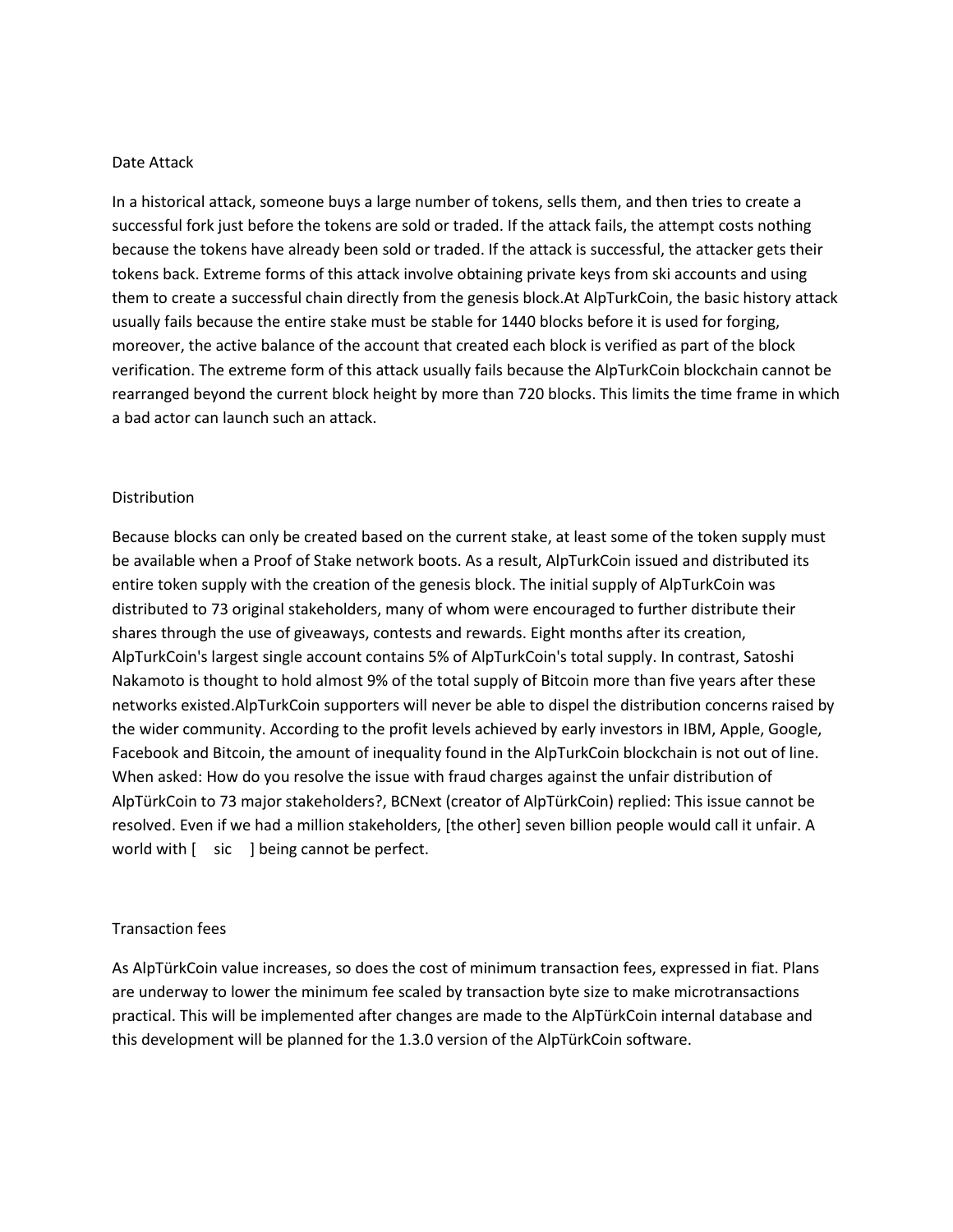# Technical Report Timing

Most crypto-asset founders publish a whitepaper before the asset unit is booted. AlpTürkCoin's first official whitepaper was created almost eight months after the genesis block was created for the 1.2.2 version of the AlpTürkCoin software. The core development team was always of the view that AlpTürkCoin source code is its whitepaper: Since Java is human readable and full source is available, anyone can understand AlpTürkCoin mechanics by studying the source. This whitepaper can be seen as a translation of the core components of the Java source code into English and was created to make the design and function of AlpTurkCoin more accessible to people without programming skills.

# Bitcoin Issues Addressed by AlpTürkCoin

AlpTurkCoin was created as a crypto-asset 2.0 response to Bitcoin. AlpTurkCoin adopts features that have proven to work well in Bitcoin and addresses aspects of concern. This appendix addresses issues related to the Bitcoin protocol and network that are alleviated by AlpTürkCoin technology.

# Blockchain Size

The Bitcoin blockchain is a complete ordered collection of generated data blocks containing an electronic ledger for all Bitcoin transactions that have taken place since its launch in January 2009. Four years later, in January 2013, the size of the Bitcoin blockchain was about 4 gigabytes (GB). The amount of data required to store a two-hour movie on a DVD disc. Eighteen months later, in July 2014, the size of the Bitcoin blockchain had increased by almost five to 19 gigabytes (GB). The Bitcoin blockchain is showing exponential growth and to deal with it will require changes to the original Bitcoin protocol.

# AlpTurkCoin Solutions

The block size of AlpTürkCoin is currently limited to 32 KB. Since its inception, almost 181,000 blocks have been produced and the blockchain takes up 390MB of space. In the future, AlpTurkCoin will implement a Blockchain Pruning feature (still under discussion) that will reduce the blockchain size by selectively removing information in persistent blocks and deleting other non-persistent data such as Arbitrary Messages.

# Daily Transactions

In late 2013, the number of transactions processed on the Bitcoin network peaked at 70,000 per day, which equated to about 0.8 transactions per second (tps). The current Bitcoin standard block size of one megabyte, created every ten minutes (on average) by full node clients, limits the maximum capacity of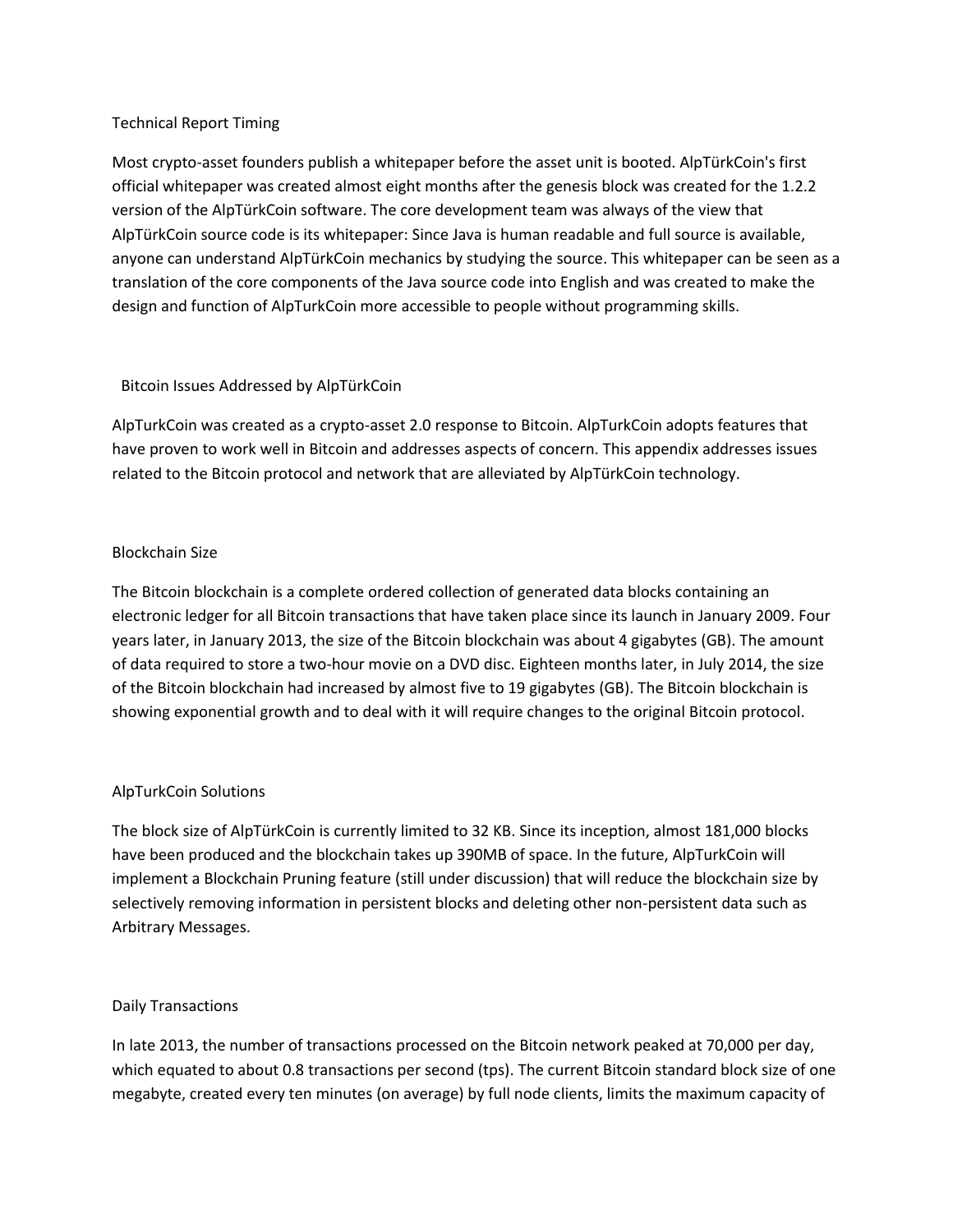the current Bitcoin network to about 7 tps. Compare that to the 10,000 tps processing capacity of the VISA network and you will see that Bitcoin cannot compete as it is today.Increasing public use of the Bitcoin system will cause Bitcoin to soon reach its daily transaction limit and stop further growth. To avoid this, Bitcoin software developers are working on the creation of thin clients that use simplified payment verification (SPV). To process more throughput in the same 10-minute average time, SPV thin clients do not perform a full security check on the larger blocks they process. Instead, they will examine multiple hash blockchains from competing miners and assume that the blockchain version created by the majority of miners is correct. In the words of Bitcoins Mike Hearn, Instead of verifying all the content, [SPV] simply trusts that most of the miners are honest…. As long as the majority is honest, [ SPV ] works … [ However ] , full node gives you better security. For example, if you run an online store, it makes sense to run a full node.

# AlpTurkCoin Solutions

In its current state, the AlpTurkCoin network can process up to 367,200 transactions per day, more than nine times the current peaks of Bitcoin. The planned implementation of Transparent Tattoo will greatly increase this limit, allowing for near-instant processing.

## Transaction Confirmation Time

Transaction confirmation times for Bitcoin ranged from 5 to 10 minutes for most of 2013. After the announcement in late 2013 that Chinese banks would not be allowed to process Bitcoins, the average Bitcoin transaction time rose significantly to 8 to 13 minutes, occasionally peaking at 19 minutes. Confirmation times have since reset to 8 to 10 minutes. However, since multiple verifications are required to complete a Bitcoin transaction (usually six confirmations are preferred), an hour can easily pass before the sale of Bitcoin-paid assets is complete.

# AlpTurkCoin Solutions

It has been shown that the average block creation time for AlpTurkCoin has historically been around 80 seconds, putting the average transaction processing time to the same value. Transactions are considered secure after ten confirmations, meaning transactions are permanent in less than 14 minutes. Transparent Tattoo application will allow for almost instant procedures, further reducing this time.

## Centralization Concerns

The increased difficulty and converged network hashrate for Bitcoin has created a high barrier to entry for newcomers and reduced returns on existing mining rigs. The block reward incentive used by Bitcoin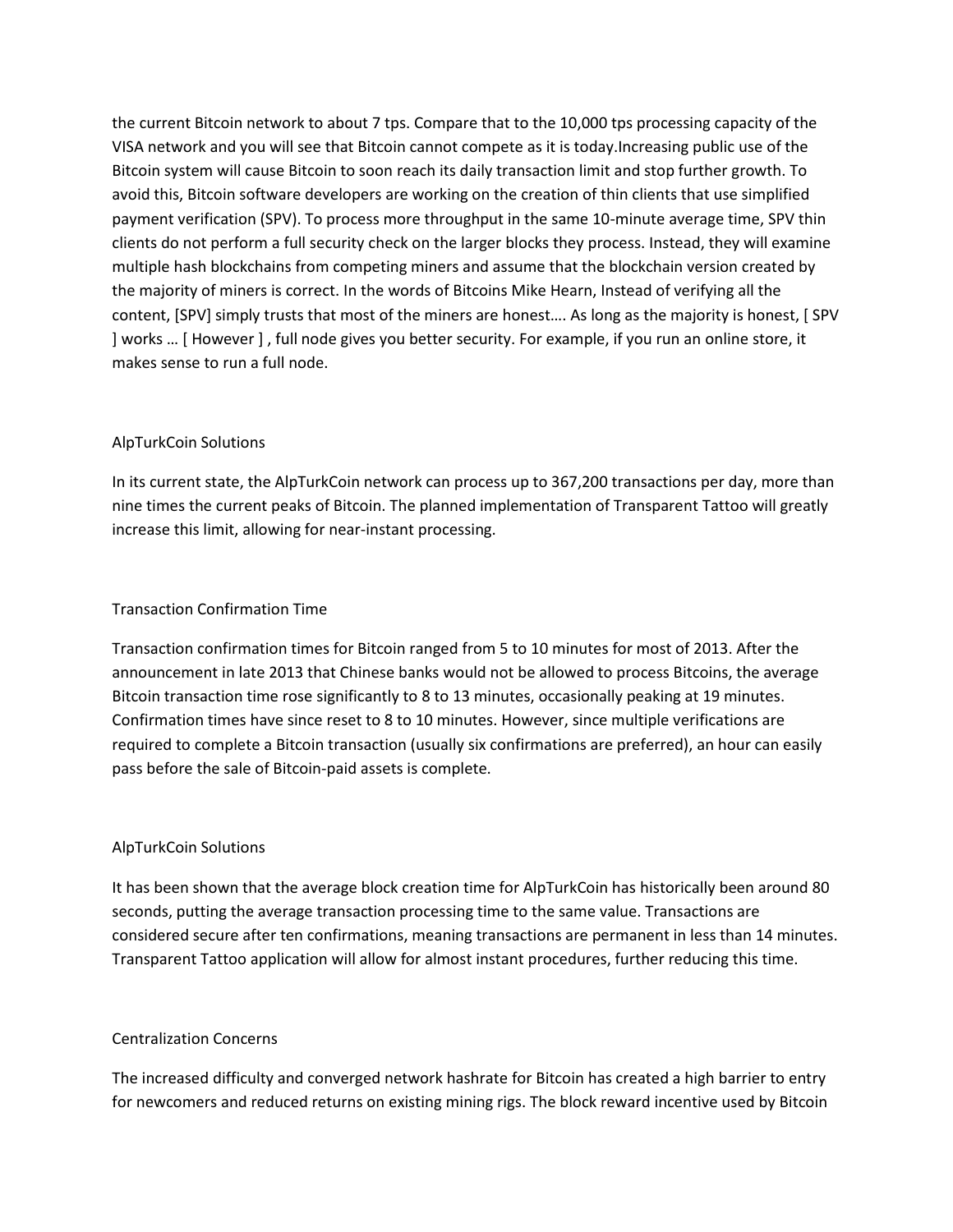has resulted in the creation of large, single-owner installations of private mining hardware, as well as a reliance on a small number of large mining pools. This has resulted in a centralization effect where large amounts of mining power are concentrated in the control of a decreasing number of people. Not only does this create the kind of power structure that Bitcoin was designed to circumvent, it also offers the real probability that a single mining operation or pool could collect 51% of the network's total mining power and launch a 51% attack. . There are also attacks that require as little as 25% of the total network hashing power.In early January 2014, GHash.io began voluntarily reducing its own mining power as it approached 51%. A few days later, the pool's mining power was reduced to 34% of the total network power, but the rate immediately started increasing again, reaching dangerous levels once again in June 2014.

# AlpTurkCoin Solutions

Incentives provided by AlpTürkCoin Proof of Stake algorithm provide a low ROI of around 0.1%. Since no new coin is produced with every block, there is no additional mining reward that encourages efforts to consolidate block generation efforts. The data shows that the AlpTurkCoin network has remained fairly decentralized since its inception: a large (and increasing) number of unique accounts provide the network with blocks, and the top five accounts accounted for 35% of the total number of blocks.

# Evidence of Work Resource Costs

Confirming transactions for existing Bitcoins and creating new Bitcoins to circulate requires enormous background computing power that must be constantly running. This computing power is provided by mining rigs operated by miners. Bitcoin miners compete among themselves to add the next block of transactions to the overall Bitcoin blockchain. This is done by aggregating all Bitcoin transactions that have occurred in the last ten minutes and trying to randomly encrypt them into a data block containing a certain number of consecutive zeros. Most test blocks created by a miner's hashing effort do not have this target number of zeros, so they make a small change and try again. One billion attempts to find this winning block are called gigahash.GH /sec. The first miner to produce the next pile of needle-in-a-chip, cryptographically correct Bitcoin block currently receives 25 newly minted Bitcoin rewards – approximately \$15,750 at the time of this writing. This rivalry between miners repeats itself over and over every ten minutes, with its hefty prize. In early 2014, more than 3,500 bitcoins were produced daily, worth about US\$2.2 million.With so many assets at stake, miners supported the fierce arms race in mining rig technology to increase their chances of winning. Initially, Bitcoins were mined using the central processing unit (CPU) of a typical desktop computer. Then, dedicated graphics processing unit (GPU) chips in high-end video cards were used to increase speeds. Field programmable gate array (FPGA) chips were then introduced, followed by application-specific integrated circuits (ASIC) chips dedicated to mining hardware. ASIC technology is best for Bitcoin miners, but the arms race continues as various generations of ASIC chips enter service. Current generation ASIC chips are 28nm units based on the size of their microscopic transistors in nanometers.The infrastructure of mining rigs currently